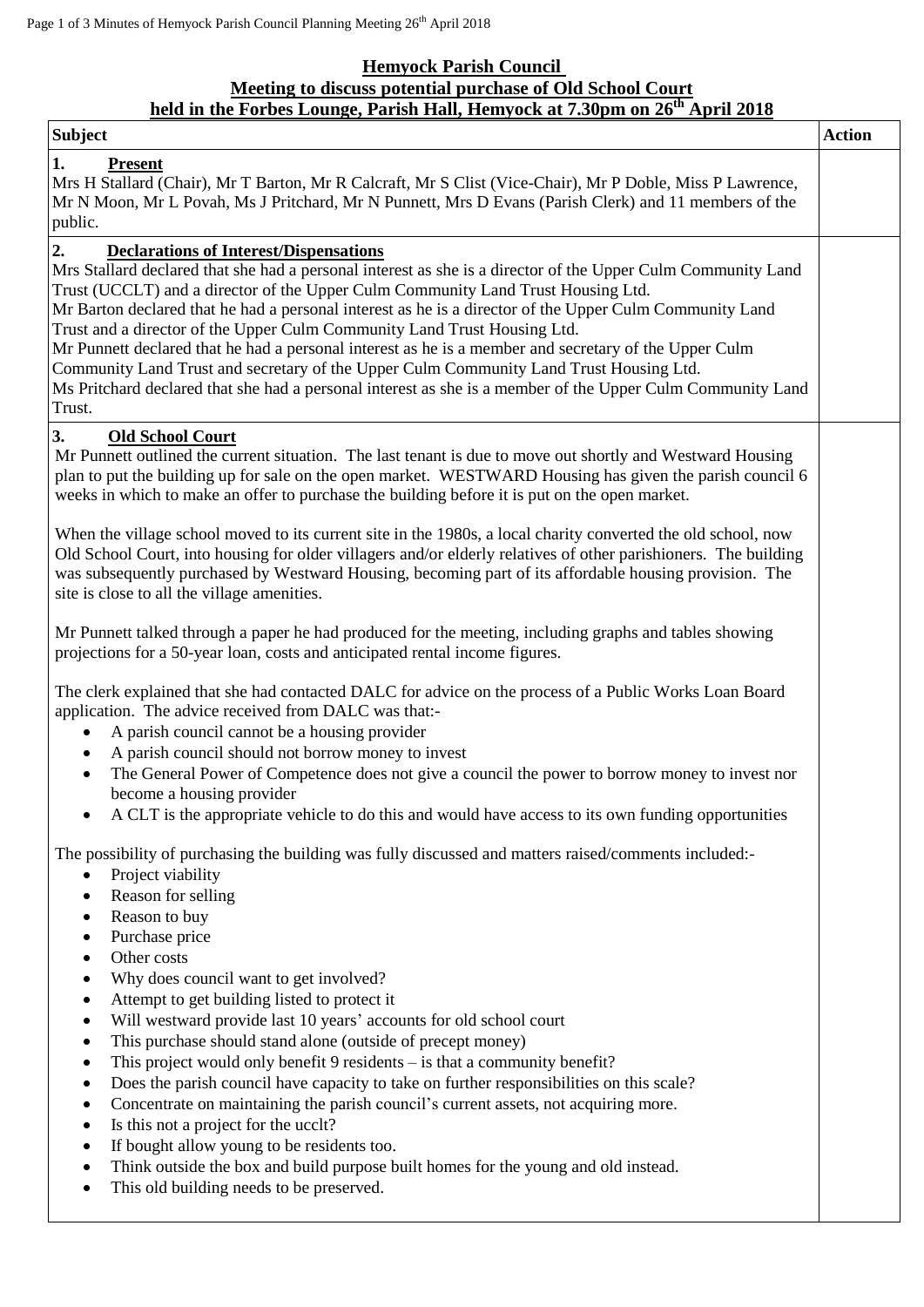It was suggested that a working party be set up to explore the options and to define precisely what the council would hope to achieve with a possible purchase of Old School Court.

The councillors then asked for comments from members of the public.

#### **4. Public Participation**

Comments from the public included:-

- Keep the building if it is viable to do so
- It is an ideal location in the middle of the village for older residents
- Keep the building for young as well as old
- There are steep stairs in the existing building and so it is not ideal for older residents
- Preserve this old iconic building
- Consider using it to provide homes for the disabled
- Only progress if it is viable
- 3-storey flats are not wanted
- If old people move into the dwelling this may release their homes onto the open market for others to buy
- Emotionally there is a desire to retain the dwelling but the council must be fully aware of the financial risks involved in such a project
- Is this not a project for the ucclt?

## The clerk read out an email from a parishioner who commented as follows:-

*On Saturday 21st April, I signed an "expression of interest" form that was displayed on the HPC stall at Hemyock Market. It appeared that the council was asking for support to get a valuation of Old School Court with a view to a 50-year loan to purchase for conversion to 9 x 1-bed flats. The valuation was to cost £1,000*  and, by signing, I understood we were supporting this potential outlay. Whilst I fully support the retention of *Od School Court for the parish, I would suggest that any plan to have a parish "consultation" should have been approved by the Parish Council. Why does the Parish Council want to become an owner of property for rental? Should the Parish Council be canvassing support without a mandate from the Council to do so? It is my view that this is a project the Community Land Trust is set up for and the CLT should be doing the work to retain the building rather than the Parish Council. Is it not incumbent on Hemyock Parish Council to assist community organisations to realise a vision, rather than take over and involve itself in expenditure that may turn out to be open-ended, with nothing to show for it at the end? I request the Council considers the above points and if it decides to go ahead, then a business plan and detailed expenditure is clearly and openly stated at the beginning of the project.*

## **5. Old School Court**

The councillors continued to debate the potential purchase of Old School Court.

Mrs Stallard suggested a working group be formed to progress this project.

Mr Moon suggested the parish council needed to establish whether it could borrow money on behalf of the UCCLT. In view of the advice from DALC, Mr Clist proposed that the clerk contacted the legal departments at Devon County Council and Mid Devon District Council to obtain free advice with regard to whether a parish council could do this – borrow money to buy the property and then let the property to the UCCLT?

Mr Doble said that the council needed to ask Westward Housing what the sale price would be before making any decision.

Mr Clist asked if there were any covenants attached to the site, perhaps when Devon County Council disposed of the asset.

Mrs Stallard suggested there might be charitable rules that would affect any potential sale of the site.

Mrs Stallard suggested that the council should agree to pay the £1,000 valuation fee. Mr Clist and Mr Povah responded that this would be a waste of money if the parish council were not permitted to purchase the building.

**PROPOSAL:** The clerk asks for MDDC's and DCC's legal advice to ascertain whether a parish council may purchase a dwelling in order to lease it to a community benefit society, for example, the UCCLT.